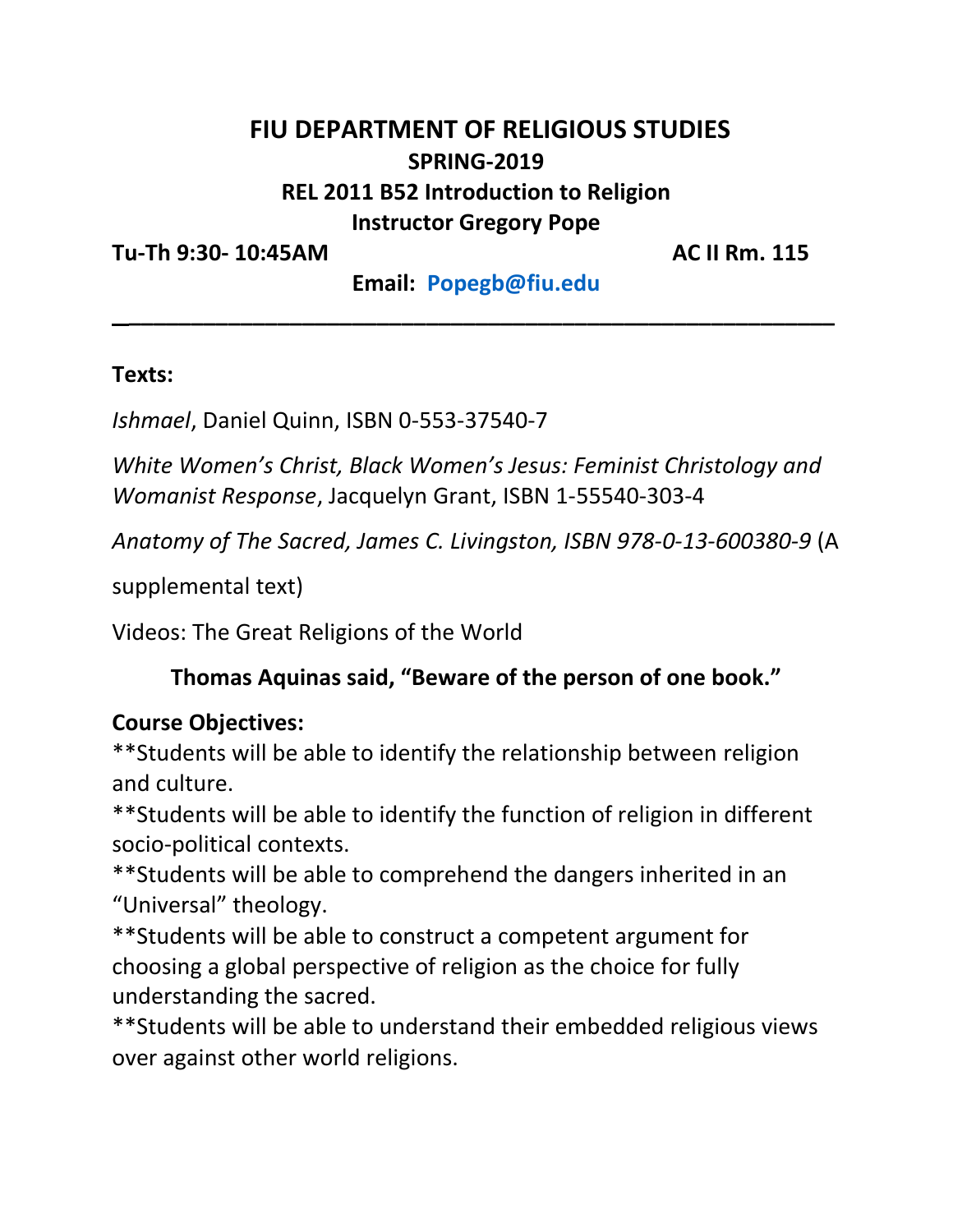\*\*Students will be able to identify the transformative nature of religions under the impact of a sacred world view.

## **"This is a Global Learning Foundations course that counts towards**

## **your FIU Global Learning graduation requirement"**

# **Global Learning Objectives Targeted:**

\*\*Analyze topics in the field of religious studies from multiple perspectives.

\*\*Assess how global issues and trends are interrelated with the development and practice of religions.

\*\*Demonstrate willingness to think creatively about religious issues in the contemporary world.

## **GLOBAL LEARNING GRADUATION HONORS:**

FIU's Excellence in Global Learning Graduation Medallion is awarded to students who complete at least four global learning courses, participate in a variety of global co-curricular activities, and complete a capstone consisting of one of the following: a substantial original research project and presentation on a global topic; extensive foreign language study; long- term study abroad; or, a globally-focused internship. The Peace Corps Prep certification is conferred upon students who complete at least four global learning courses, extensive language study, and a global problem solving project. Registration and program acceptance required. For more information, visit http://goglobal.fiu.edu

## **Course Regulations and Procedures:**

1) If late arrivals become disruptive or frequent, the professor reserves the right to turn away those who arrive more than fifteen minutes late.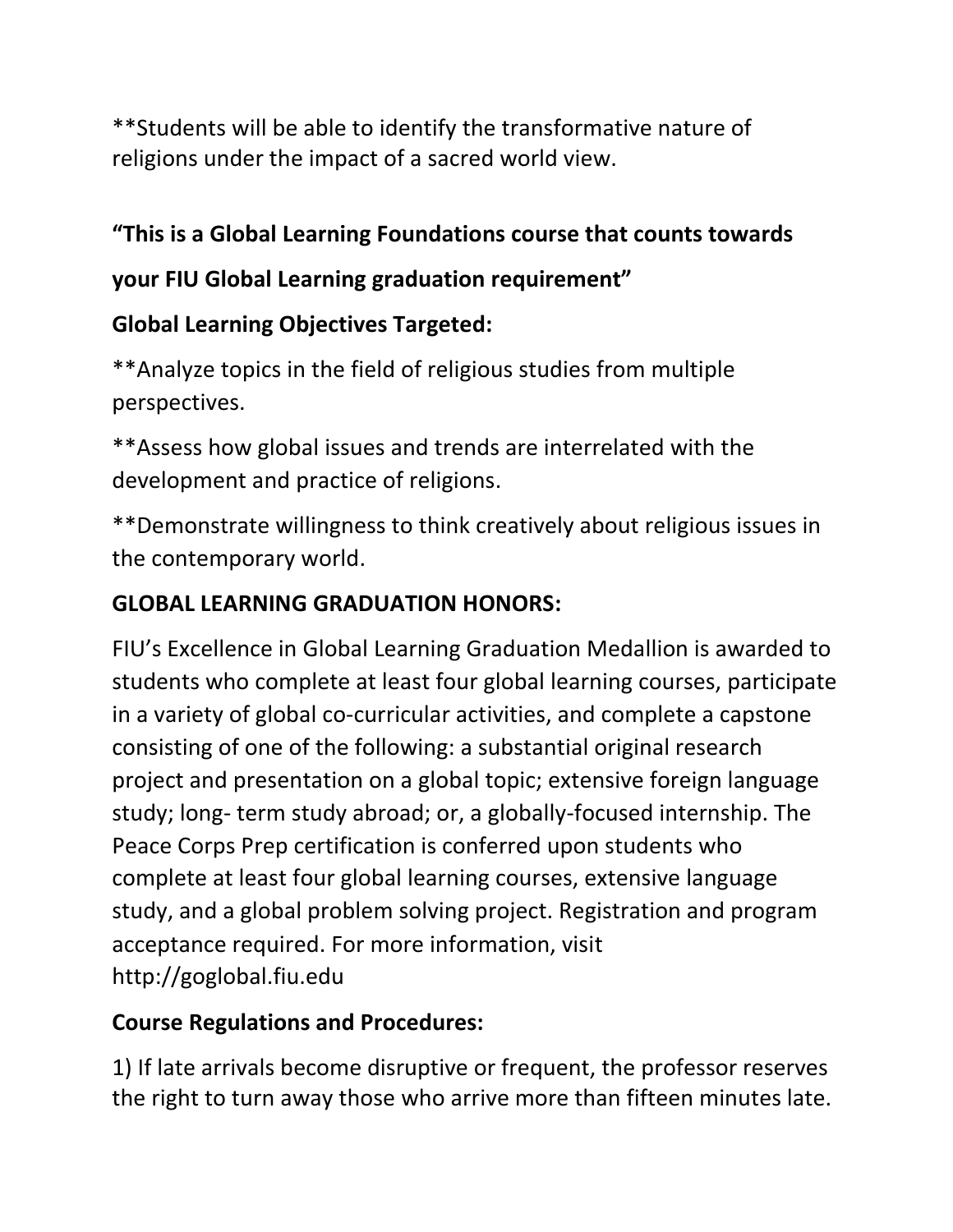2) No extra work will be accepted to compensate for low grades in the course work, or for missed work.

3) Late papers will be debited one letter grade for each class day late.

4) The grading scale is:

| $A = 100 - 93$ | $A = 92 - 90$ | $B+ = 89 - 87$ |
|----------------|---------------|----------------|
| $B = 86 - 84$  | $B - 83 - 80$ | $C + 79 - 77$  |
| $C = 76 - 70$  | $D = 69 - 60$ | $F = 59 - 0$   |

5) Assignments graded: 5%......Class Participation 5%.....Group Presentation 1 25% …. Research Paper 20%......Group Presentation 2 20%......Essay 25%......Final Exam

**Assignments:** There will be a Research Paper, Group Presentations, an Essay, and an Exam...

**Group Research Paper:** Students will be divided into groups, and each group will be assigned a particular religion. Then, each student will write a 12-page group research paper about that particular religion and how it influences oppression/liberation (including the historical, religious-political, and social contexts). The final draft will be submitted to Turnitin.com. The students may use any academic style, as long as the usage is consistent. All papers should be double space with 12' font.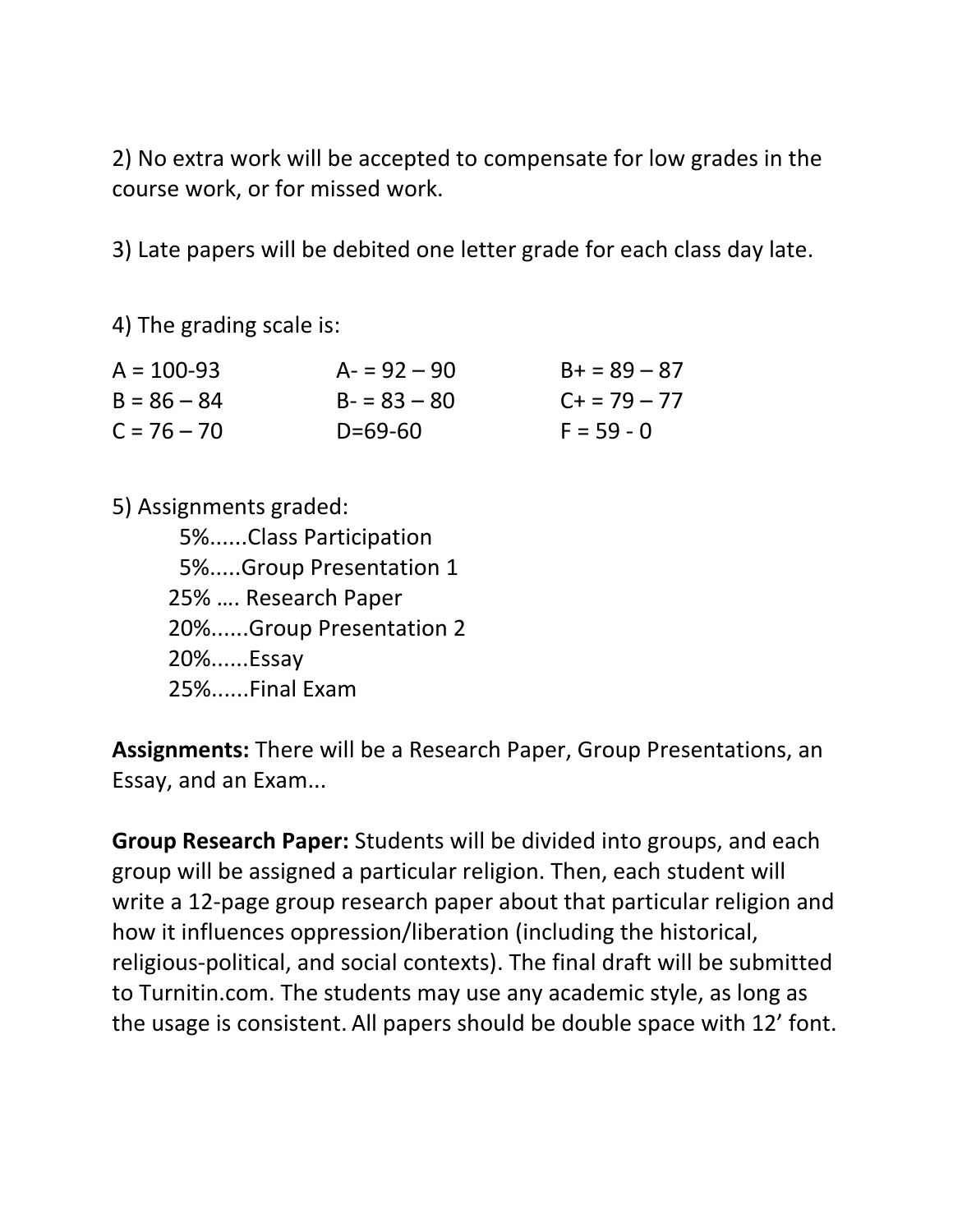**Group Presentation**: Each group will visit a religious site, or interview a religious leader from an assigned religious community, and then give an oral presentation about that religious community in the class. This presentation should highlight the historical, political, and social contexts of that religious community- both from the research paper and site visit/interview. A written copy of the presentation will be given to the instructor.

**Essay:** Each student will choose any Topic that is associated with contemporary Women issues and write a 3-5 page critical paper comparing it with the Grant text. This paper will be submitted to Turnitin.com by each individual student. All papers should be double space with 12' font.

**Final Exam** will be on the texts and lectures on the texts. The exam will consist of Definition of Terms, True and False Questions, and Essays.

### **Academic Information and Class Policy:**

**Plagiarism** is literary theft and is defined as the use, without proper acknowledgements, of the ideas, phrases, sentences, or larger units of discourse from another writer or speaker. This includes material found on the Internet. Plagiarism includes the unauthorized copying of software and the violation of copyright laws. Plagiarism will result in an "F" on the paper and likely in the class as well. It is also grounds for expulsion from the university.

**Cheating** is defined as the attempt, successful or not, to give or obtain aid and/or information by illicit means in meeting any academic requirements, including examinations. Cheating includes falsifying reports and documents. Cheating on exams will result in zero awarded to both papers (so keep your paper covered).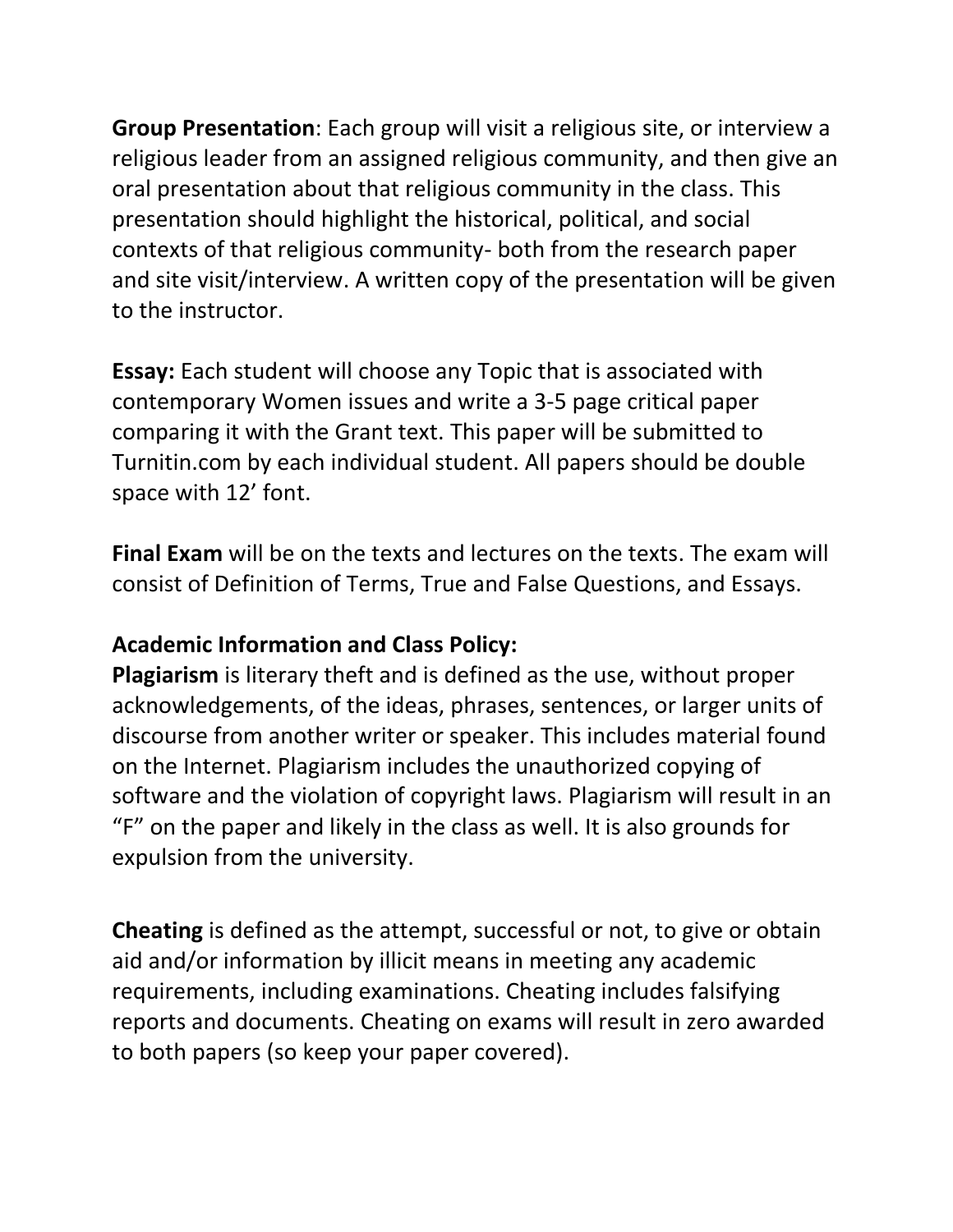**Attendance:** Class attendance and class participation are ways to receive extra credit. Also, some materials will inevitably be covered in class that are not in the textbooks. In addition, monitoring attendance is mandatory during the first few weeks of class. Unexcused absences will result in a lowered grade.

**Incomplete Grades:** An Incomplete grade is to be given only to the student who has been regularly attending class and has completed most of the class work, but has a serious emergency at the end of the term.

**Internet:** You are encouraged to use the Internet- although, you must be careful and thoughtful when interpreting the data found on the web sites. Remember, the sites with the word "gov/ edu/ org" or usually good sites. This information will be covered further during visit to the library.

# **FIU RELIGIOUS STUDIES DUE DATES OF ASSIGNMENTS**

### JANUARY 08 Introduction

- 10 Ishmael, Section 1& 2 (Lecture)
- 15 Ishmael, Section 3 & 4 **(Group 1 Presents**)
- 17 Ishmael, Section 5 & 6 **(Group 2 Presents)**
- 22 Ishmael, Section 7 & 8 (**Group 3 Presents**)
- 24 Ishmael, Sect. 9&10 **(Group 4 Presents**)
- 29 Ishmael, Section 11 & 12 & 13 (Class Discussion)
- 31 Academic Writing Center

### FEBRUARY 05 Library (Instructional Session)

- 07 Library (Final Application)
- 12 Video **(Research Paper Due)**
- 14 Saint-Laurent, Spirituality and Religion